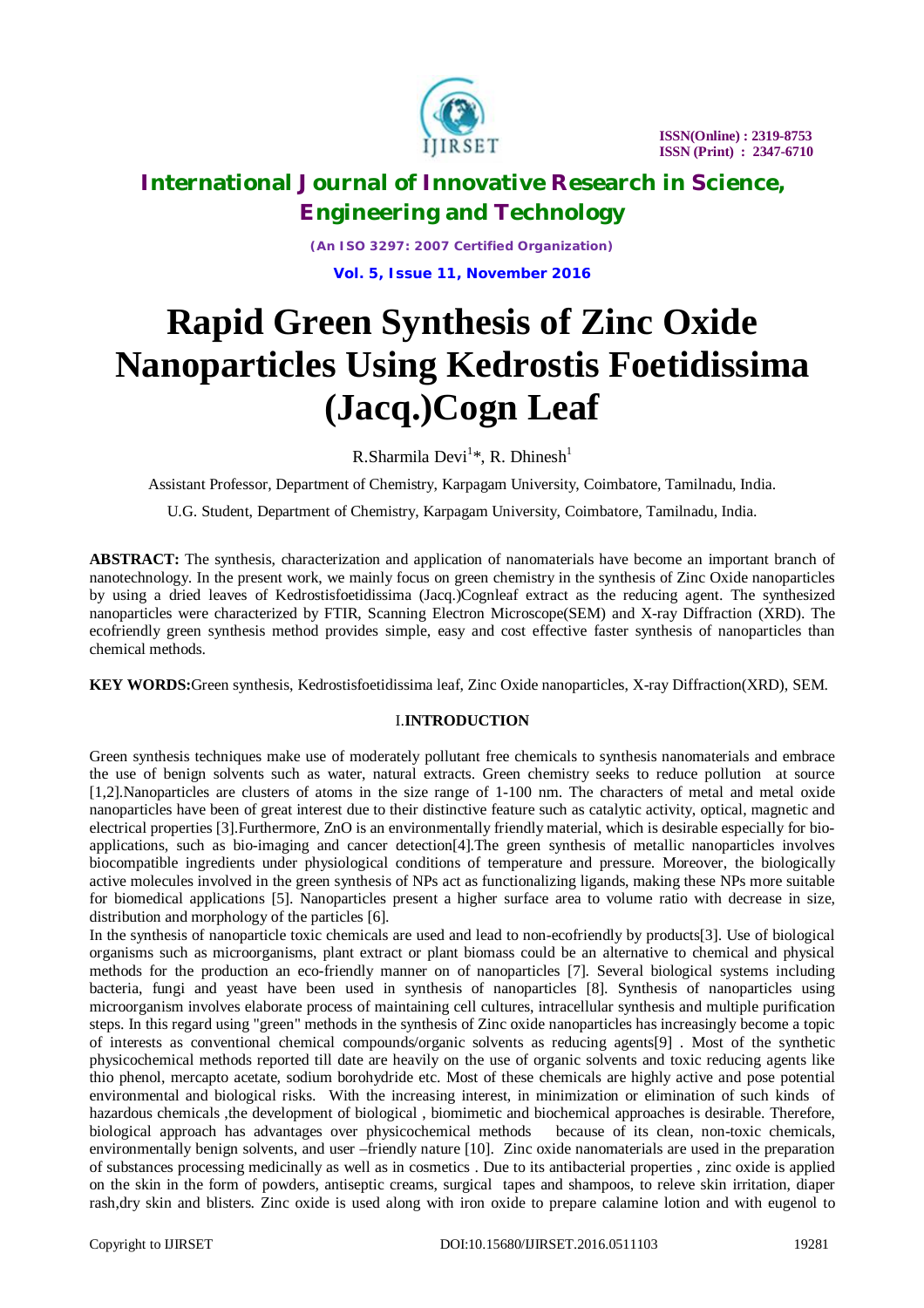

*(An ISO 3297: 2007 Certified Organization)*

#### **Vol. 5, Issue 11, November 2016**

prepare zinc oxide eugenol which is used for dental applications [11,12]. Plant extracts mediated zinc oxide nanoparticle synthesis have been reported in Coriander sativum [13],Acalypha indica[14].

Kedrostisfoetidissima (Jacq.) Cogn is a traditional herb belonging to Cucurbitaceae family. The edible portions of the plant such as tubers, rhizome, and stem are consumed by tribal people. As an ethanomedical plant, it can be used for treating ailments,common cold, diarrhea, and measles. The phytochemical analysis of petroleum ether extract of leaf and chloroform extract of stem are revealed the presence of flavonoids, triterpenoids, phenols, steroids, and glycosides as reported in the literature [15,16].

In our present study, we have reported green synthesis of zinc oxide nanoparticles using Kedrostisfoetidissima leaf extract without using any toxic chemicals. To the best of our knowledge,biogenic green approach using Kedrostisfoetidissima leaf extract has been used for the first time as a reducing material as well as surface stabilizing agent for the synthesis of ZnO nanoparticles. The structure, phase and morphology of synthesized product were investigated by the standard characterization techniques.

## II.**MATERIALS AND METHODS**

## *A. MATERIALS*

Zinc nitrate (ZnNO<sub>3</sub>) and glassware was purchased from Merck Chemical Reagent Co. Ltd. India. All glassware was washed with sterile distilled water and dried in hot air oven before use

## *B. PREPARATION OF THE LEAF EXTRACT*

Kedrostisfoetidissima (Jacq.) Cogn leaves were collected from the surroundings of Namakkal. The leaves were thoroughly washed with water to remove the dust particles and then dried light. The dried leaves were cut in to fine pieces and grinded for powder. The extract used for the reduction of zinc ions  $(Zn2+)$  to zinc nanoparticles  $(ZnO)$  was prepared by placing 5g of washed, dried, fine powdered leaves in 250 ml glass beaker along with 100ml of double distilled water. The mixture was then boiled for 60 minutes by using magnetic stirrer until the colour of the aqueous solution changes from watery to light yellow. The leaf extract was cooled to room temperature and filtered using filter paper. The extract was stored in a refrigerator in order to be used for further experiments.

# *C.PREPARATION OF ZINC OXIDE NANOPARTICLES*

For the synthesis of nanoparticles,50ml of Kedrostisfoetidissima(Jacq.)Cognleaves extract was taken and boiled to 60-80 degree Celsius using a stirrer-heater. 5 grams of Zinc Nitrate was added to the solution as the temperatures reached 60 degree Celsius. This mixture is then boiled until it reduced to a deep yellow coloured paste. This paste was then collected in a ceramic crucible and heated in an air heated furnace at 400 degree Celsius for 2 hours. A light yellow coloured powder was obtained and this was carefully collected and packed for characterization purposes. The material was mashed in a mortar-pestle so as to get a finer nature for characterization.

## *D.CHARACTERISATION OF ZINC OXIDE NANOPARTICLES*

FTIR pattern of synthesized zinc oxide nanoparticles was studied in the scanning range from 400-4000cm<sup>-1</sup>using a Shimadzu FTIR spectrophotometer.The purity and crystalline size were characterized by using X-ray diffractometer. The SEM analysis is used to identify the size and shape of the zinc oxide nanoparticles.

#### III.**RESULTS AND DISCUSSIONS**

## **A***. FOURIER TRANSFORM INFRA RED SPECTROSCOPY (FTIR) ANALYSIS*

Fourier Tranform Infrared Spectroscopy is used to identify the presence of biomolecules which plays an important role in the synthesis of nanoparticles and shown in the (Figure 1). The purity and crystalline size were characterized by using X-ray diffractometer. The SEM analysis is used to identify the size and shape of the zinc oxide nanoparticles. The possible biomolecules responsible for capping and reduction of zinc oxide nanoparticle of particular bonds vibrational peaks were noticed.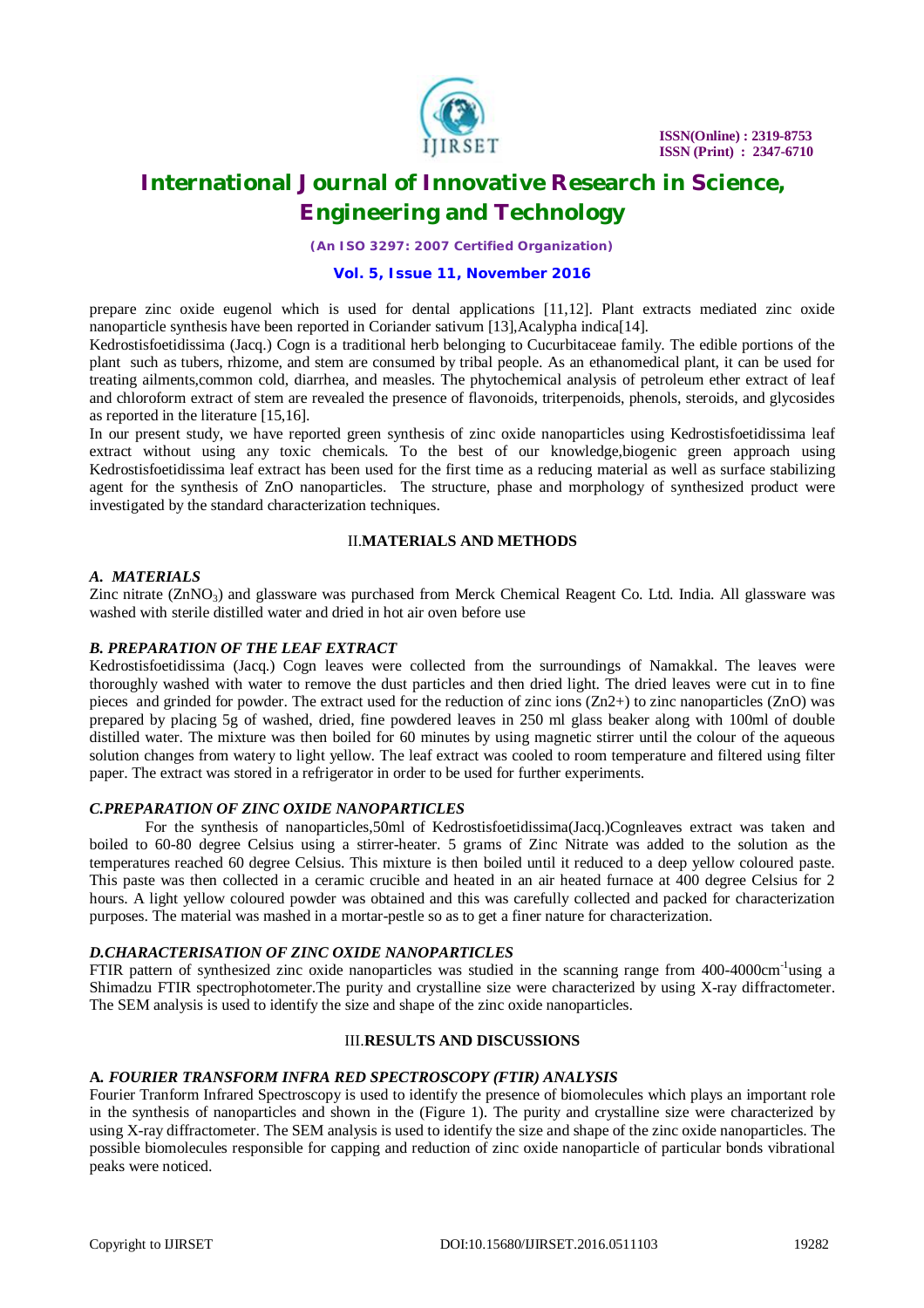

*(An ISO 3297: 2007 Certified Organization)*

**Vol. 5, Issue 11, November 2016**



Fig.1: FTIR Analysisof Zinc Oxide nanoparticles prepared from Kedrostisfoetidissima leaf

The absorption peaks were identified around 3377.36, 2926.01, 2353.16, 1641.42, 1379.10, 1022.27cm<sup>-1</sup> in Kedrostisfoetidissima leaves extractand the synthesized zinc oxide nanoparticles peaks were found. Therefore the synthesizednanoparticles were surrounded by  $(1641.42, 1379.10, 1022.27cm^{-1})$  C= C aromatic ring, C-O stretching  $(3377.36, 2926.01, 2353.16cm<sup>-1</sup>)$  were identified.

#### **B.** *X-RAY DIFFRACTION (XRD) ANALYSIS*

The powered sample was used by a Cu Kα - X Ray Diffractometer for confirming the presence of ZnO and to analyze the structure were shown in (Figure2).



Fig.2 : X-ray diffraction pattern of Zinc Oxide nanoparticles using Kedrostisfoetidissima

XRD pattern of nanoparticles shows the intense peaks in the whole spectrum of 2θ value ranging from 10 to 80. TheXRDspectrum showed different peaks  $\theta$ =32.3<sup>°</sup>, 33.6<sup>°</sup>, 36.1<sup>°</sup>, 40.2<sup>°</sup>, 43.7<sup>°</sup> values corresponds to ZnO. The crystalline size was calculated from the width of the XRD peaks using Debye-Scherrer's formula. D = 0.94λ  $\beta$ Cos θ

Where D is the average crystalline size perpendicular to the reflecting planes,  $\lambda$  is the X-ray wavelength ,  $\beta$ is the full width at half maximum(FWHM), and  $\theta$  is the diffraction angle.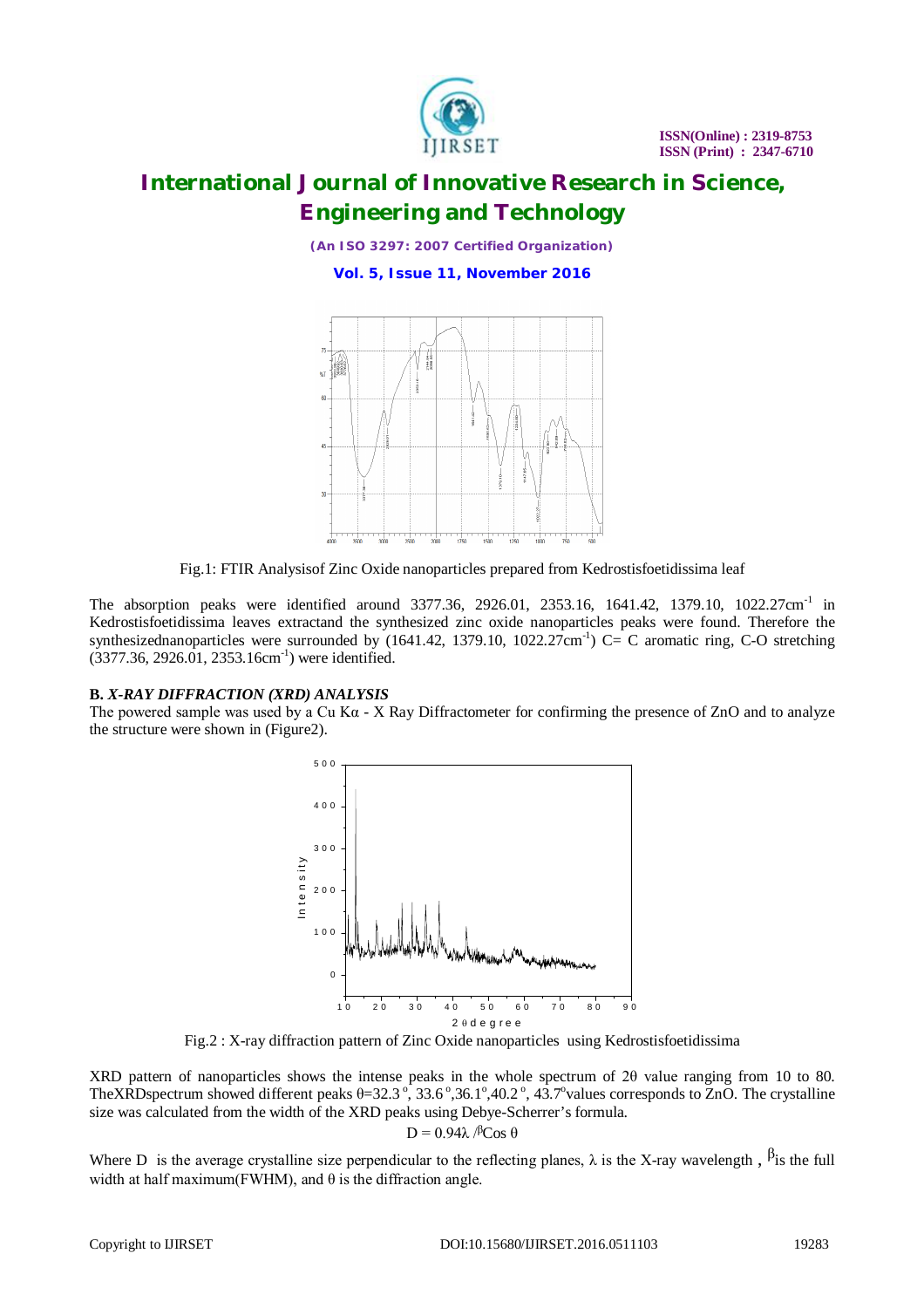

 **ISSN(Online) : 2319-8753 ISSN (Print) : 2347-6710**

# **International Journal of Innovative Research in Science, Engineering and Technology**

*(An ISO 3297: 2007 Certified Organization)*

**Vol. 5, Issue 11, November 2016**

#### **C.** *SCANNING ELECTRON MICROSCOPE (SEM) ANALYSIS*

The SEM analysis was used to determine the structure of the reaction products that were formed. Thin films of the sample were prepared on a carbon coated copper grid by just dropping a very small amount of the





Figure 3 (a) Figure 3 (b) Fig.3 (a) and (b):SEM images of Zinc Oxide Nanoparticle

sample on the grid, extra solution was removed using a blotting paper and then the film on the SEM grid were allowed to dry by putting it under a mercury lamp for 5 min . SEM image has showed individual zinc particles as well as a number of aggregates and shown in Figure 3 (a)  $\&$  (b).

#### IV. **CONCLUSION**

The rapid green synthesis of zinc nanoparticles using leaf extract of Kedrostisfoetidissima(Jacq.) Cogn leaf provides an environmental friendly, simple and efficient route for synthesis of nanoparticles. The biological production of metal nanoparticles is becoming a very important field in chemistry, biology and materials science. Metal nanoparticles have been produced chemically and physically for a long time; however, their biological production has only been investigated very recently. The biological reduction of metals by plant extracts has been known since the early 1900s; however, the reduction products were not studied. The harmful and toxic reducing and stabilizing agentscan be avoided by using the plant extracts.In the presence of strong oxidizing substances only Zinc nanoparticles can exist as ions. ZnO is non toxic it can be used as photocatalytic degradation materials of environmental pollutants.ZnO nanoparticles prepared from Kedrostisfoetidissima(Jacq.) Cogn leaf extract are expected to have more extensive application in biotechnology, sensors, medical, DNA labeling, drug delivery and water remediation.

#### **REFERENCES**

[1] Tundo P and AnastasEds PT.Green Chemistry: Challenging Perspectives. Oxford University Press, Oxford, (UK),2000.

[2] ReedS.M and Hutchison J.E.,"Green Chemistry in the organic teaching laboratory: An environmentally benign synthesis of adipic acid", J ChemEduc,vol.77, no.12, pp.1627-1629,2000.

[3] GarimaSinghal, RijuBhavesh, KunalKasariya, AshishRanjan Sharma, Rajendra Pal Singh, "Biosynthesis of silver nanoparticles using Ocimum sanctum (Tulsi) leaf extract and screening its antimicrobial activity", Journal of Nanoparticle Research, vol.13, no.7, pp.2981-2988, 2011. [4] Wu Y.L., Tok A.I.Y,Boey F.Y.C,Zeng X.T., Zhang X.H,"Surface modification of ZnOnanocrystals",Appl. Surf. Sci, vol. 253, pp.5473–547,

2007.

[5]Lu AH, Salabas EL, Schuth F, "Magnetic nanoparticles: synthesis, protection, functionalization, and application", AngewChemIntEd Engl,vol. 46, no.8, 1222-1244, 2007*.*

[6] Akl M. Awwad1, Nida M, Salem, Amany O. Abdeen,"Biosynthesis of Silver Nanoparticles using OleaeuropaeaLeaves Extract and its Antibacterial Activity", Nanoscience and Nanotechnology, vol.2, no. 6, pp.164-170, 2012.

[7] Bhattacharya D and Rajinder G. , "Nanotechnology and potential of microorganisms", Crit Rev Biotechnology, vol.25, no.4,199-204, 2005 . [8] Alagumuthu G andKirubha R,"Green synthesis of silver nanoparticles using Cissusquadrangularis plant extract and their antibacterial activity",

International Journal of Nanomaterials and Biostructures,vol. 2, no. 3, pp.30-33, 2012. [9] Cynthia Mason, SingaraveluVivekanandhan, ManjusriMisra, Amar Kumar Mohanty.,"Switchgrass (Panicumvirgatum) Extract Mediated Green

Synthesis of Silver Nanoparticles", World Journal of Nano Science and Engineering,vol.2, no.2, pp.47-52, 2012. [10] ShuklaVK, Singh RP, Pandey AC,"Black pepper assisted biomimetic synthesis of silver nanoparticles",J. Alloy.Compd,vol.507, no.1, pp.L13-

L16, 2010.